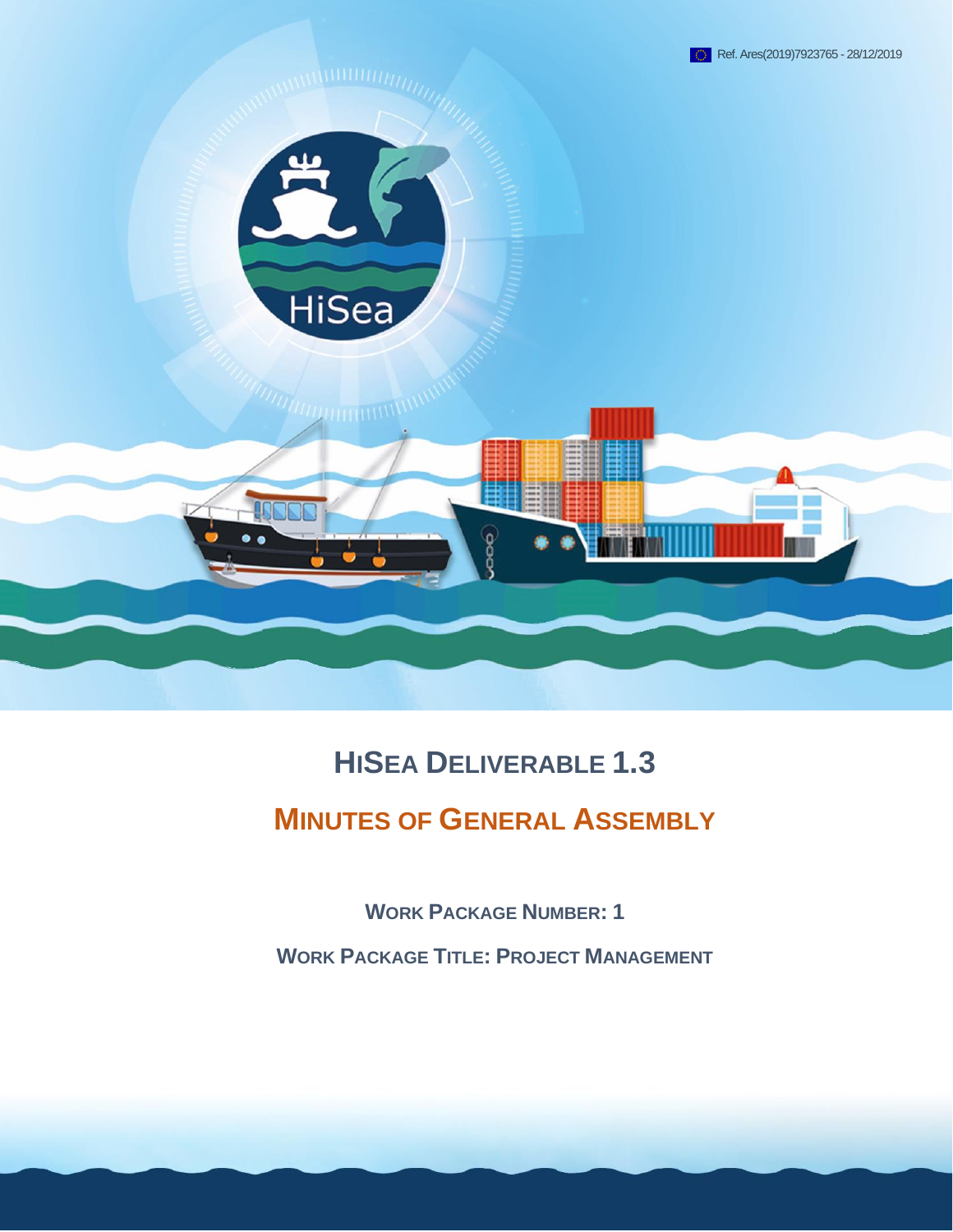

| <b>HISEA Project Information</b> |                                                                                           |  |  |  |
|----------------------------------|-------------------------------------------------------------------------------------------|--|--|--|
| <b>Project full title</b>        | High Resolution Copernicus-Based Information Services at Sea for Ports and<br>Aquaculture |  |  |  |
| Project acronym                  | HiSea                                                                                     |  |  |  |
| Grant agreement number           | 821934                                                                                    |  |  |  |
| <b>Project coordinator</b>       | Dr. Ghada El Serafy                                                                       |  |  |  |
| Project start date and duration  | $1st$ January, 2019, 30 months                                                            |  |  |  |
| <b>Project website</b>           | https://hiseaproject.com/                                                                 |  |  |  |

| <b>Deliverable Information</b> |                                                                                                                                                                                                                                                                                                                                                                                                                                                                                                                                                                                                                                                                                                                                                                                                                                                                                                                                                                                                                                                                                                                                                                                                                     |
|--------------------------------|---------------------------------------------------------------------------------------------------------------------------------------------------------------------------------------------------------------------------------------------------------------------------------------------------------------------------------------------------------------------------------------------------------------------------------------------------------------------------------------------------------------------------------------------------------------------------------------------------------------------------------------------------------------------------------------------------------------------------------------------------------------------------------------------------------------------------------------------------------------------------------------------------------------------------------------------------------------------------------------------------------------------------------------------------------------------------------------------------------------------------------------------------------------------------------------------------------------------|
| Work package number            | $\mathbf{1}$                                                                                                                                                                                                                                                                                                                                                                                                                                                                                                                                                                                                                                                                                                                                                                                                                                                                                                                                                                                                                                                                                                                                                                                                        |
| Work package title             | <b>Project Management</b>                                                                                                                                                                                                                                                                                                                                                                                                                                                                                                                                                                                                                                                                                                                                                                                                                                                                                                                                                                                                                                                                                                                                                                                           |
| Deliverable number             | 1.3                                                                                                                                                                                                                                                                                                                                                                                                                                                                                                                                                                                                                                                                                                                                                                                                                                                                                                                                                                                                                                                                                                                                                                                                                 |
| Deliverable title              | Minutes of General Assembly                                                                                                                                                                                                                                                                                                                                                                                                                                                                                                                                                                                                                                                                                                                                                                                                                                                                                                                                                                                                                                                                                                                                                                                         |
| <b>Description</b>             | The Project Executive (PE) will be responsible for continuous risk management (i.e.<br>technical, financial and administrative risk) and for an effective implementation of<br>the contingency plan, which will be periodically reviewed. After each major stage<br>of the project, the PE will conduct a risk assessment of the achieved results and<br>determine in advance if a correction action should be carried out for the next<br>stages. This includes (i) reporting any minor deviations from the project plan to the<br>General Assembly (GA); (ii) implementing the GA recommendations in the<br>contingency plan associated with the specific WP in question; (iii) drafting<br>additional or alternative contingency plans, if needed, together with other relevant<br>persons (e.g. the WP Leader in question; (iv) communicating the conclusions from<br>the GA, regarding the revised strategies, to all project members, and include them<br>in the project plan; and (v) in the event of more serious problems, convene with<br>the GA the best route forward; the Coordinator will then advise the REA Project<br>Officer of the problem and seek the EC's approval for the proposed solution. |
| <b>Lead beneficiary</b>        | Agora                                                                                                                                                                                                                                                                                                                                                                                                                                                                                                                                                                                                                                                                                                                                                                                                                                                                                                                                                                                                                                                                                                                                                                                                               |

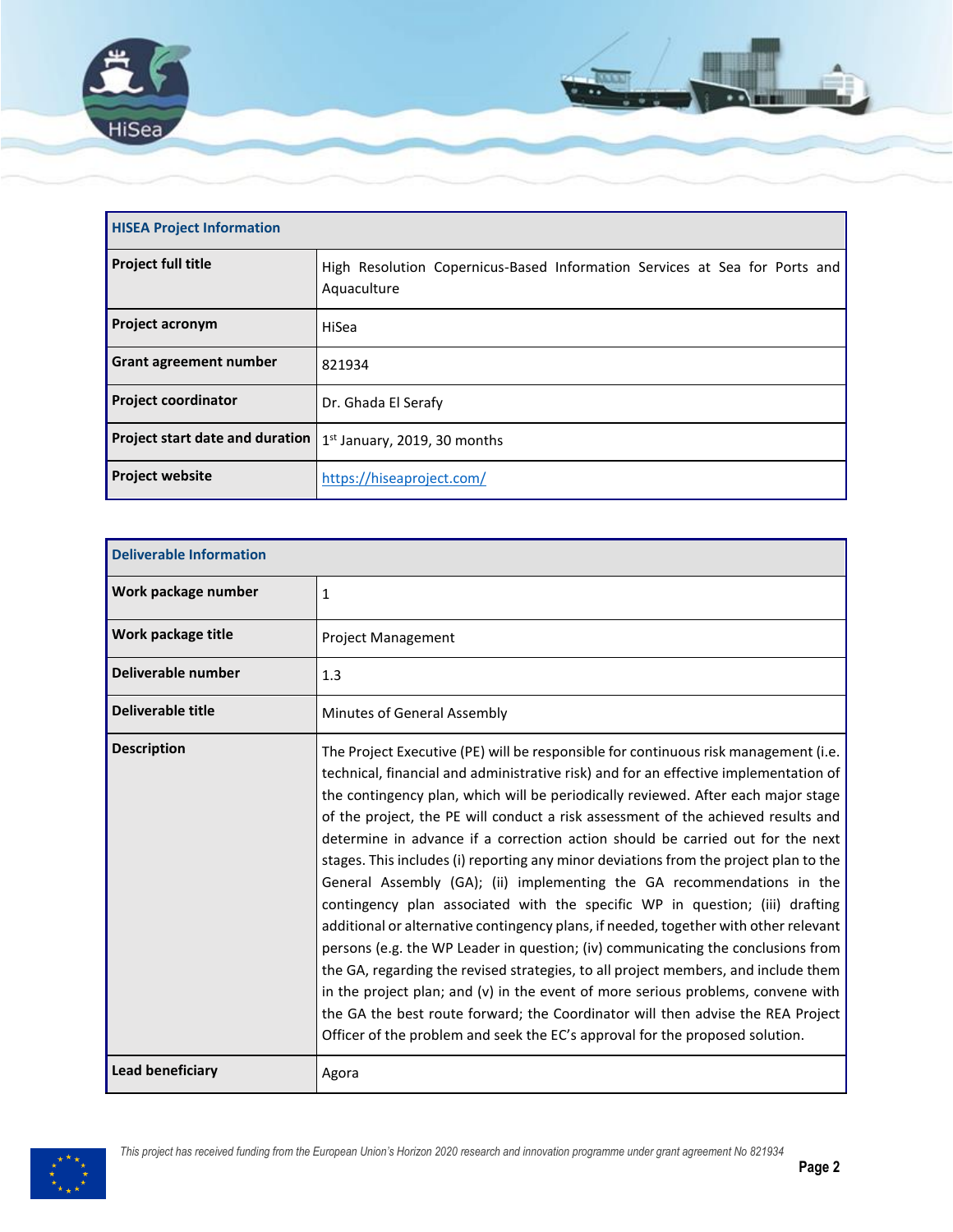

| Lead Author(s)                                                                                                                                                                                                     | Menelaos Chatziapostolidis (Agora)                                                                                                                       |
|--------------------------------------------------------------------------------------------------------------------------------------------------------------------------------------------------------------------|----------------------------------------------------------------------------------------------------------------------------------------------------------|
| Contributor(s)                                                                                                                                                                                                     | Sandra Gaytan Aguilar (Deltares), Anna Spinosa (Deltares), Bracha Ehrman (Agora),<br>Milena Mirkis (Agora), Daniel Wegmann (Ascora), Mark Tanner (VPort) |
| <b>Revision number</b>                                                                                                                                                                                             | V <sub>0.5</sub>                                                                                                                                         |
| <b>Revision Date</b>                                                                                                                                                                                               | 15/12/2019                                                                                                                                               |
| Status (Final (F), Draft (D), $ F $<br><b>Revised Draft (RV))</b>                                                                                                                                                  |                                                                                                                                                          |
| Dissemination level (Public PU<br>(PU), Restricted to other<br>program participants (PP),<br>Restricted to a group specified<br>by the consortium<br>$(RE)$ ,<br>Confidential for consortium<br>members only (CO)) |                                                                                                                                                          |

| <b>Document History</b> |             |                      |                               |
|-------------------------|-------------|----------------------|-------------------------------|
| <b>Revision</b>         | <b>Date</b> | <b>Modification</b>  | <b>Author</b>                 |
| 0.1                     | 01/12/2019  | Editing              | Menelaos<br>Chatziapostolidis |
| 0.2                     | 03/12/2019  | <b>Text Updating</b> | Anna Spinosa                  |
| 0.3                     | 08/12/2019  | <b>Text Updating</b> | Mark Tanner                   |
| 0.4                     | 10/12/2019  | <b>Text Updating</b> | Daniel Wegmann                |
| 0.5                     | 15/12/2019  | <b>Text Updating</b> | Anna Spinosa                  |
|                         |             |                      |                               |

| <b>Approvals</b>  |                               |                 |             |                      |
|-------------------|-------------------------------|-----------------|-------------|----------------------|
|                   | <b>Name</b>                   | Organisation    | <b>Date</b> | Signature (initials) |
| Coordinator       | Ghada El Serafy               | <b>Deltares</b> |             | <b>GES</b>           |
| <b>WP Leaders</b> | Menelaos<br>Chatziapostolidis | Agora           |             | <mark>MC</mark>      |

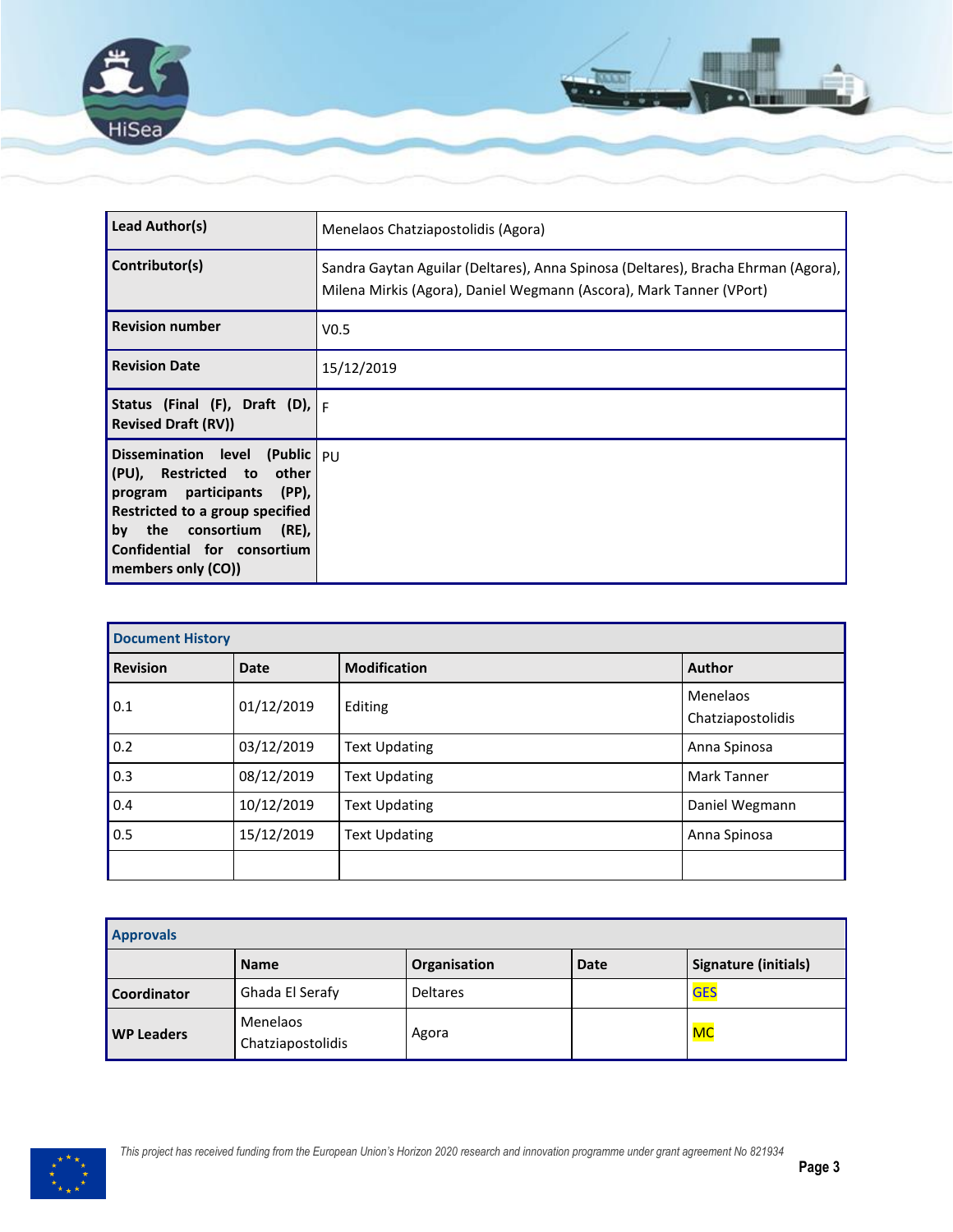

# **Table of Contents**

|                                                                                                         | 6  |
|---------------------------------------------------------------------------------------------------------|----|
| 1.1                                                                                                     |    |
|                                                                                                         |    |
| 2.1                                                                                                     |    |
| 2.2                                                                                                     |    |
| 2.3                                                                                                     |    |
| 2.4                                                                                                     |    |
| 2.5                                                                                                     |    |
| 2.6                                                                                                     |    |
| 2.7<br>WP7 Innovation Management, Exploitation, and Business Planning _______________________________11 |    |
| 2.8                                                                                                     |    |
|                                                                                                         | 13 |
|                                                                                                         | 15 |
|                                                                                                         | 15 |
|                                                                                                         | 18 |
|                                                                                                         | 20 |
|                                                                                                         |    |

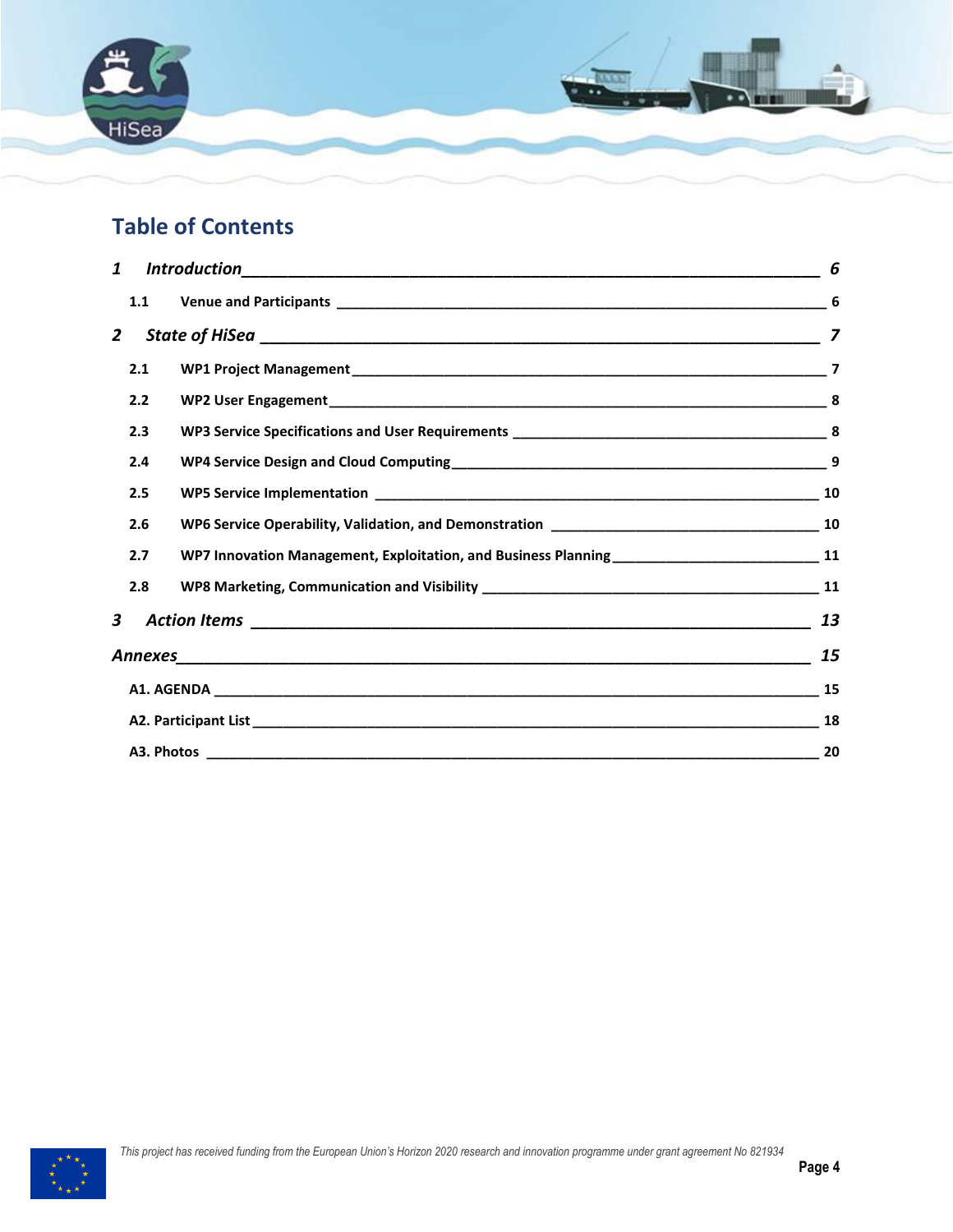

# **Executive Summary**

The General Assembly (GA) of the HiSea project, hosted by Argans-F, took place in Sophia Antipolis, France on the  $25<sup>th</sup>$  and  $26<sup>th</sup>$  November 2019. The meeting was dedicated to an overview of the project achievements to convene with the GA the expectations from all participants and the best route forward. The first day of the GA focused on the description of past activities but more important on the operational planning of coming activities and timeline. A session identifying the risks as practical aspects of interaction among work packages has been held as well as a discussion on how to achieve work package (WP) goals and a session to discuss the business model and marketing strategies. The second day of the GA focused on the step forwards to achieve M4: Deployment of the HiSea service (M14) converging on the input required from the users on the frontend and the key element that users would like to be displayed on the platform. A session to organize the workshop user demonstration (MS6-due in M15) has been also arranged.

This document summarizes the conclusions of the discussions of the HiSea project partnership General Assembly meeting and lists the main Action items. The meeting enabled all partners to delve into the precise steps that need to be taken in order to deliver according to common engagements in compliance with the project's timeline and pave the way to creating the conditions to ensure optimal impact and sustainability of results.

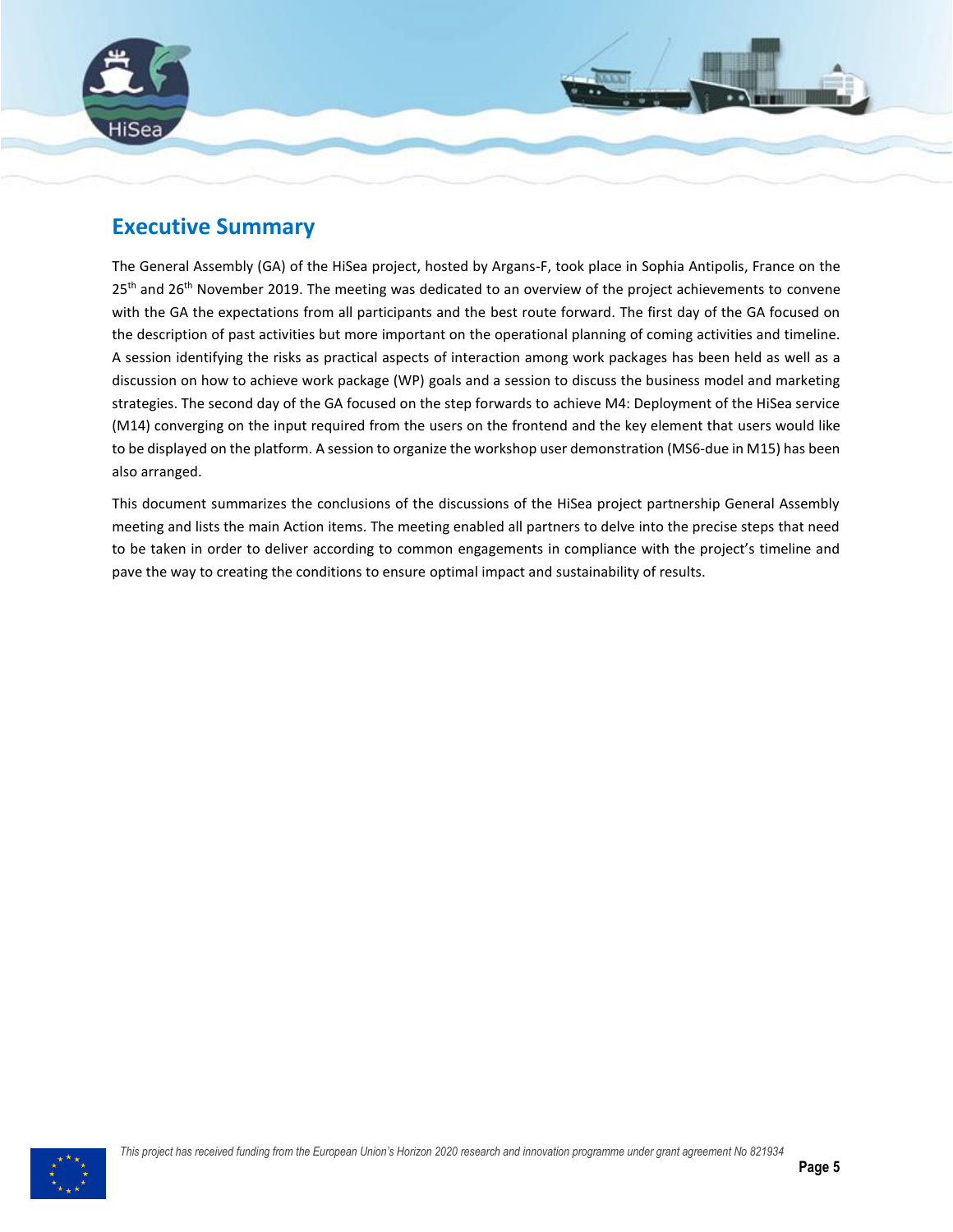

# <span id="page-5-0"></span>**1 Introduction**

The summary report of the GA meeting is aimed primarily at project partners for an effective implementation of the contingency plan and describes the step forward in developing the HiSea platform.

This deliverable is broken down into the following sections:

- Section 2: State of HiSea Describes the status of each work package and the achievements reached up to now
- Section 3: Action Items: Describes the list of actions defined during the GA, its responsible and the timeline
- Annexes: Include the agenda, the participant list and photos from the GA

### <span id="page-5-1"></span>1.1 Venue and Participants

**Date**: November 25-26, 2019 **Venue**: Argans-f offices, Sophia-Antipolis, Nice, France

#### **Participants:**

Deltares: Ghada El Serafy, Sandra Gaytan Aguilar, Anna Spinosa Argans-f: Antoine Mangin, Gilbert Langlois Hidromod: Adelio Silva, Pedro Galvao Ascora: Daniel Wegmann VPort: Mark Tanner Agora: Menelaos Chatziapostolidis, Dan Gerstenfeld, Boaz Babai

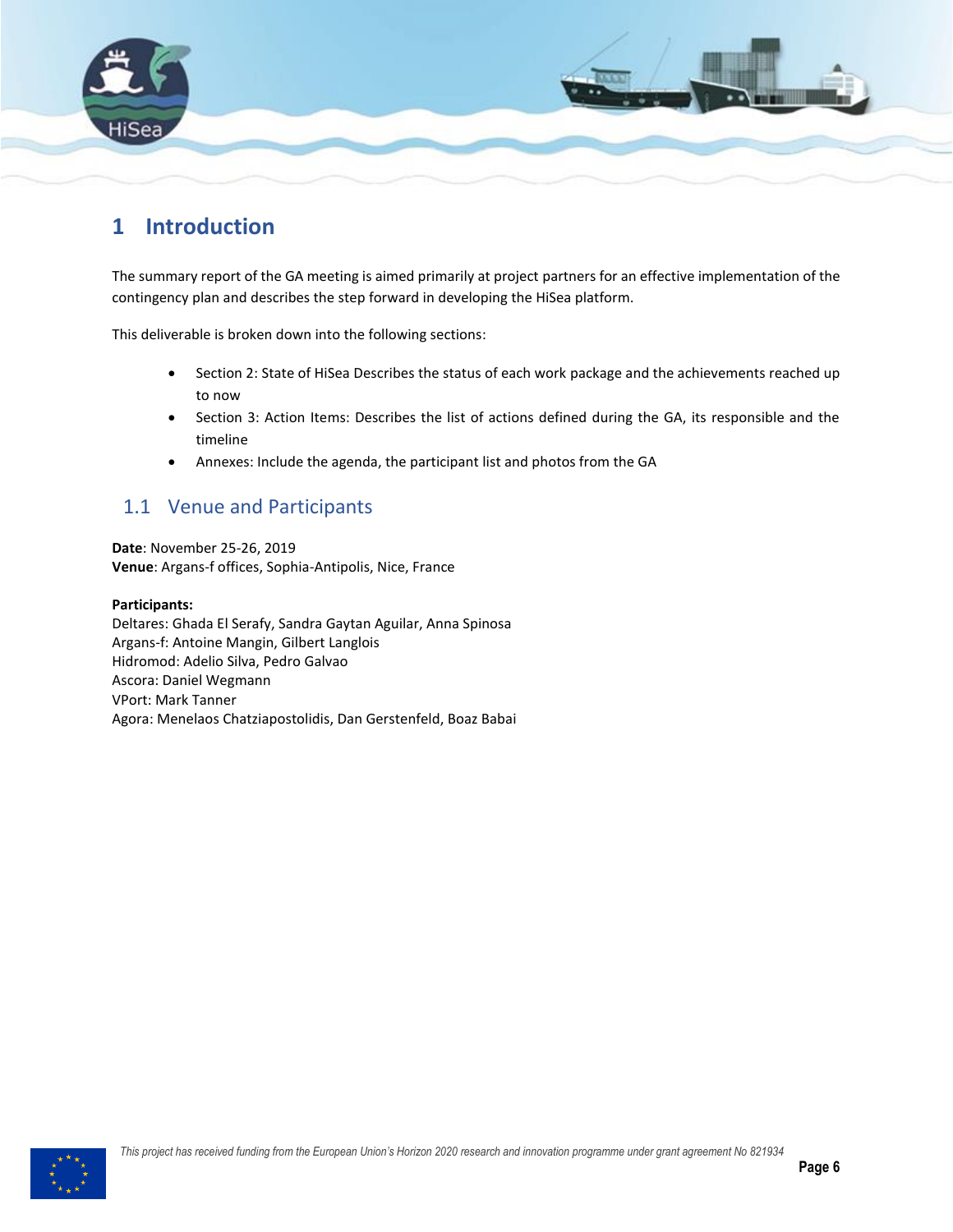

### <span id="page-6-0"></span>**2 State of HiSea**

### <span id="page-6-1"></span>2.1 WP1 Project Management

#### **Presented by Sandra Gaytan Aguilar (Deltares) & Menelaos Chatziapostolidis (Agora)**

**Deliverables**: Submission of Deliverables has been totally in line with the schedule, with 15 (out of a total of 50) deliverables successfully submitted on time.

**Milestones:** 4 out of a total of 9 milestones have been successfully attained by respective partners.

#### **Upcoming deliverables, milestones, events, actions to be completed by the end of March 2020**:

- 13 additional deliverables to be submitted;
- 4 additional milestones to be achieved;
- the external review process is scheduled for Feb  $12<sup>th</sup>$ , 2020;
- organize and leverage 2 workshops that will allow end-users from the port and aquaculture sectors to test the beta versions of services/products being developed;
- prepare a demo version of the platform;
- create a simple yet functional mobile app before the review meeting;
- prepare and submit a full technical and financial interim report.

**Virtual meetings**: It follows from the above that all partners will need to work intensely and as such, more frequent virtual meetings are planned.

Specifically, it was agreed that Ascora, Deltares, Argans, and Hidromod will organise regular bi-weekly meetings/CC starting the first week of December. End-user partners, i.e. Selonda and VPort will also be required to attend these meetings, according to the items on the agenda.

**Review meeting**: In preparation for the upcoming review meeting, all deliverables will be reviewed by the Coordinator (Ghada) who might come back to Lead Authors with requests for clarification/addition/amendment. Deliverable Lead Authors are invited to revisit the documents submitted and to be prepared to provide clarifications or propose modifications.

The External Review meeting will be held on Wednesday, February  $12<sup>th</sup>$ , 2020 and will be accompanied by two internal meetings, a preparatory one the day before (Tuesday, February  $11^{th}$ ), designed to enhance coordination and coherence among WPs and a follow-up the day after (Thursday, February  $13<sup>th</sup>$ ) that will allow partners to review remarks and designate the partners/people responsible for addressing them within the assigned timeline. All meetings will be hosted by Deltares at its premises and all partners are required to participate with at least one key, a leading member of their team.

The objective is to be able to present a full and clear picture of the progress made on all aspects, including services development, user engagement, business innovation, and outreach, to the reviewers.

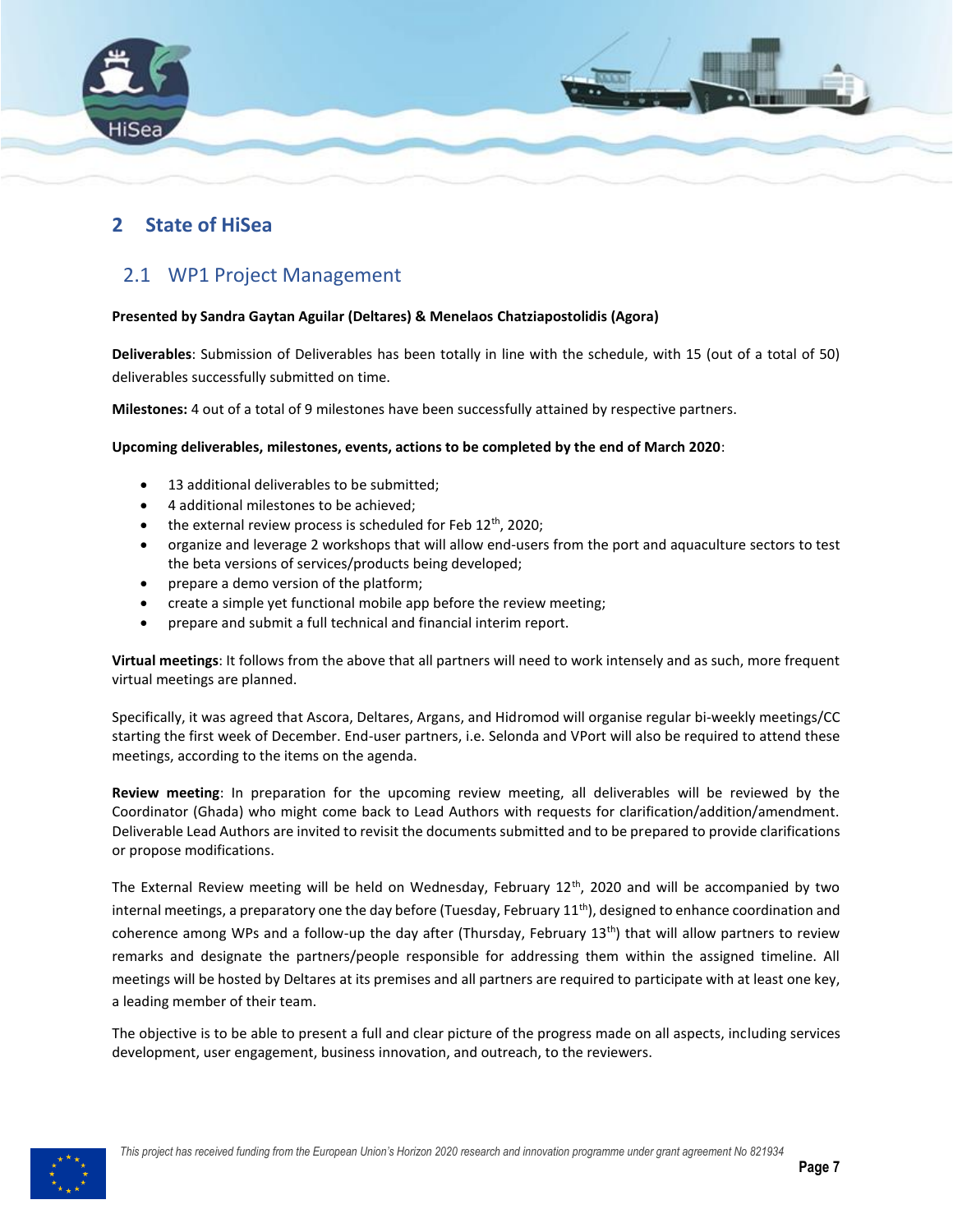

**Interim Reporting**: Partners will prepare for the interim financial and technical report that will cover the period 1/1- 31/12/2019 and is due to be submitted by the end of February 2020. In December 2019 Agora will circulate the Financial and Technical report templates which need to be filled out and Partners are requested to send them back with all required data and information by the end of January 2020 at the latest. WP leaders will each be responsible to lead the preparation of their respective WP technical reports.

# <span id="page-7-0"></span>2.2 WP2 User Engagement

#### **Presented by Mark Tanner (VPort)**

Further to the successful end-user workshops in early summer 2019, the challenge now is to keep stakeholders interested which implies that the project focuses on what can be done within its lifetime.

**Workshops:** The workshops on users' requirements (MS5, see D2.1: Initial report on the users' feedback for more information) provided valuable input for the elaboration of D3.6: Report on technical requirements for the service platform and the two workshops scheduled for the end of February-beginning of March 2020 (MS6: workshop user demonstration I) should significantly contribute to the development of the WP6 deliverables due by the end March 2020.

For the sake of efficiency, the two workshops for end users in the port and aquaculture sectors will be merged into one that will span two days; This will enable cross fertilisation between the different sectors, especially where the same stakeholder has an interest in both sectors. In addition to joint meetings where the HiSea platform prototype will be demonstrated and validated, separate parallel sessions will be held for each sector to faciliate focused dialogue among the developers and end users.

The target audience will be comprised primarily of the attendees from the June workshop in Valencia representing the port sector and, in addition to Selonda, key aquaculture sector enterprises from the Atlantic, representing the aquaculture sector. Members of government and EU will be invited to participate to further increase impact.

The planned venue is Valencia, at the VPort premises or at a conveniently located meeting room, and the date will be in the first week of March, 2020, in order to allow the integration of the Workshop results into WP6 deliverables, particularly D6.3: Report on Service test and Validation.

Previous experience has shown that IT tools can be used by operators but people working in the field, particularly in the aquaculture sector, prefer far simpler solutions such as mobile apps that they can access through their smartphone. Building on the users' requirements as in D3.6: Report on technical requirements for the service platform and on the application requirements as in D4.2: HiSea frontend draft, Hidromod will lead the creation of a matrix that will list user stories and match them with the type of end users. The March workshop will be an opportunity to present the specific use cases and associated demonstrations.

# <span id="page-7-1"></span>2.3 WP3 Service Specifications and User Requirements

#### **Presented by Antoine Mangin (Argans-f)**

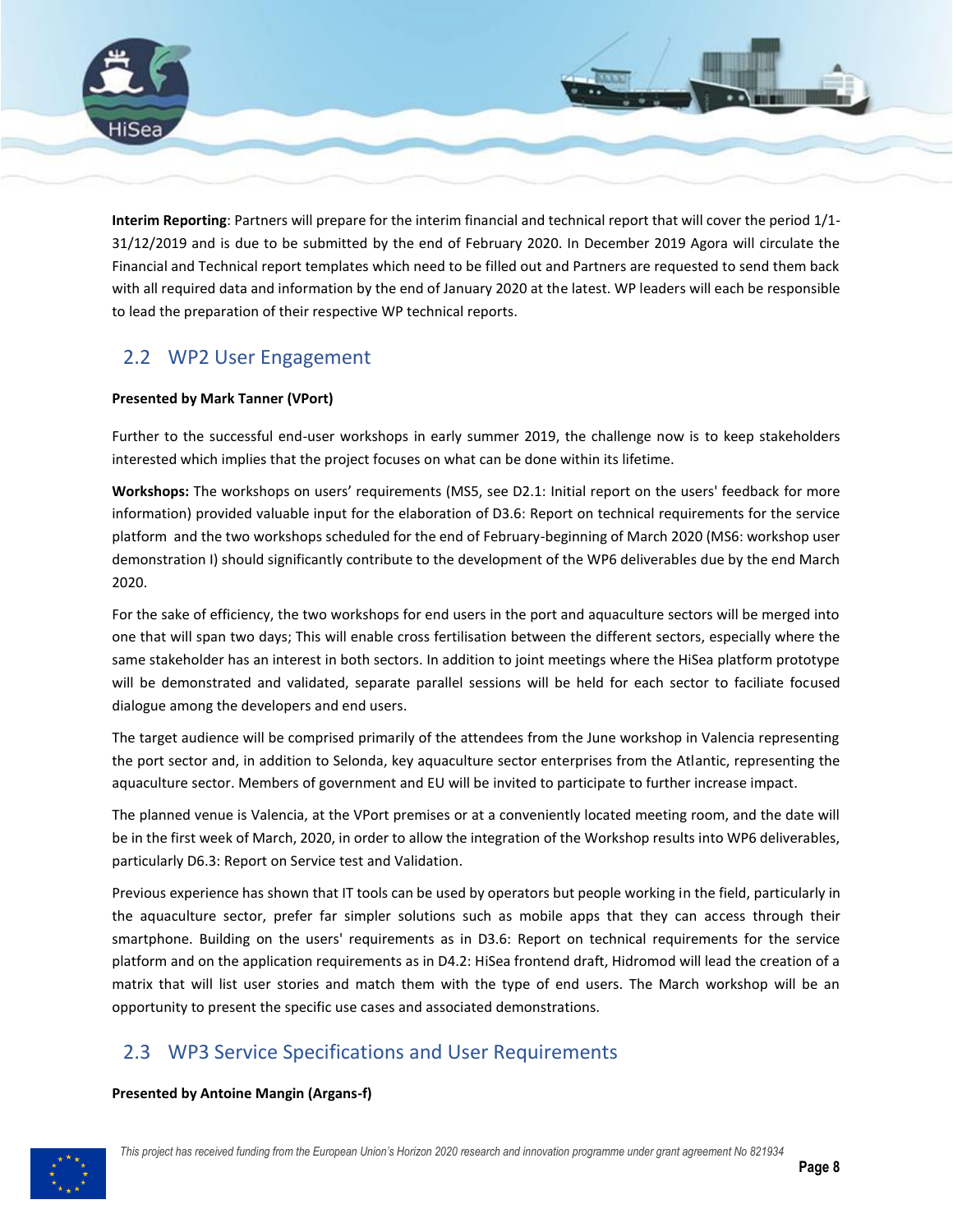

**User-driven development of services**: The driving idea of WP3 is to lead to the creation of a user-friendly platform that can become a tool to ensure the sustainability of HiSea services. Sustainable services must add clear value to users by providing knowledge they need which is derived from collected data (rather than only presenting actual data). Submitted deliverables, particularly D3.2, will be reviewed in order to establish links with use cases and determine what types of indicators and data will be uploaded on the platform.

Activity implementation and deliverable completion have been up to now on track and no major difficulties are expected in this regard. Seven deliverables have been submitted on time and this is expected to continue.

**Increase the iterative process with end users**: There is a pronounced need at this stage to accelerate and intensify meetings and feedback sessions with end users as part of the iterative development process. Previous experience of Argans-F has highlighted the need to propose an innovative but simple toolbox adapted to the actual needs of the end-users. To achieve relevance and added value to users, frequent iterations with them is an absolute requirement, and this was reported to be currently lacking with the aquaculture sector users, i.e. Selonda. To cover this gap, the Coordinator together with Argans-F will contact the new Selonda team and employ experience and knowledge accumulated within the SAFI project. The priority given to serving the needs of the users will be reflected by the development of a "how to serve end-users roadmap "and its inclusion in D3.9.

Argans-F mentions that two types of users must be considered to serve the purpose of use cases. One type of user (say A) requires flexible dashboards to customize the environmental reporting requested for his activity. Another type of user (say B) will need simpler means of getting information such as smartphone to deal with his working environment (ie not in an office). This splitting is particularly sensitive for aquaculture where people are often working on farms with minimal (if no) access to the Internet while others are working in connected areas. To address the second type of users (B) Argans-F is developing an experimental web app that could be deployed on (and accessible from) a mobile phone to provide simple environmental parameters (e.g. water temperature, salinity…) and their short-term evolution in time. This prototypal web app is also expected to trigger some reaction and feedback from the aquaculture community. It might end up with either a negative or positive feedback from the community (from discussion with users, we believe that it will be positive). If needed this tool could easily be adapted to meet requirements and serve the ports sector as well.

Note: During day 2 of the meeting this web app was discussed again. To facilitate its deployment and to reach something relevant and ready for the workshop (in early March 2020), Argans-F proposes that Ascora gives help to Argans-F by preparing the API that will link the data supplied by Argans-F for HiSea platform (presently referenced into a database) to the Web App. The same API will be used to link same data with the dashboard. Daniel (Ascora) says that he needs to discuss it internally before going back to Argans-F. Since the API will be developed under the HiSea framework and using HiSea resources, all services, dashboards, apps or webpages that make use of the API will display the HiSea Logo.In the meantime, a draft version of D3.8-Report on End user's needs and requirements due for January 31, will be circulated to partners already before Christmas.

# <span id="page-8-0"></span>2.4 WP4 Service Design and Cloud Computing

#### **Presented by Adelio Silva (Hidromod)**

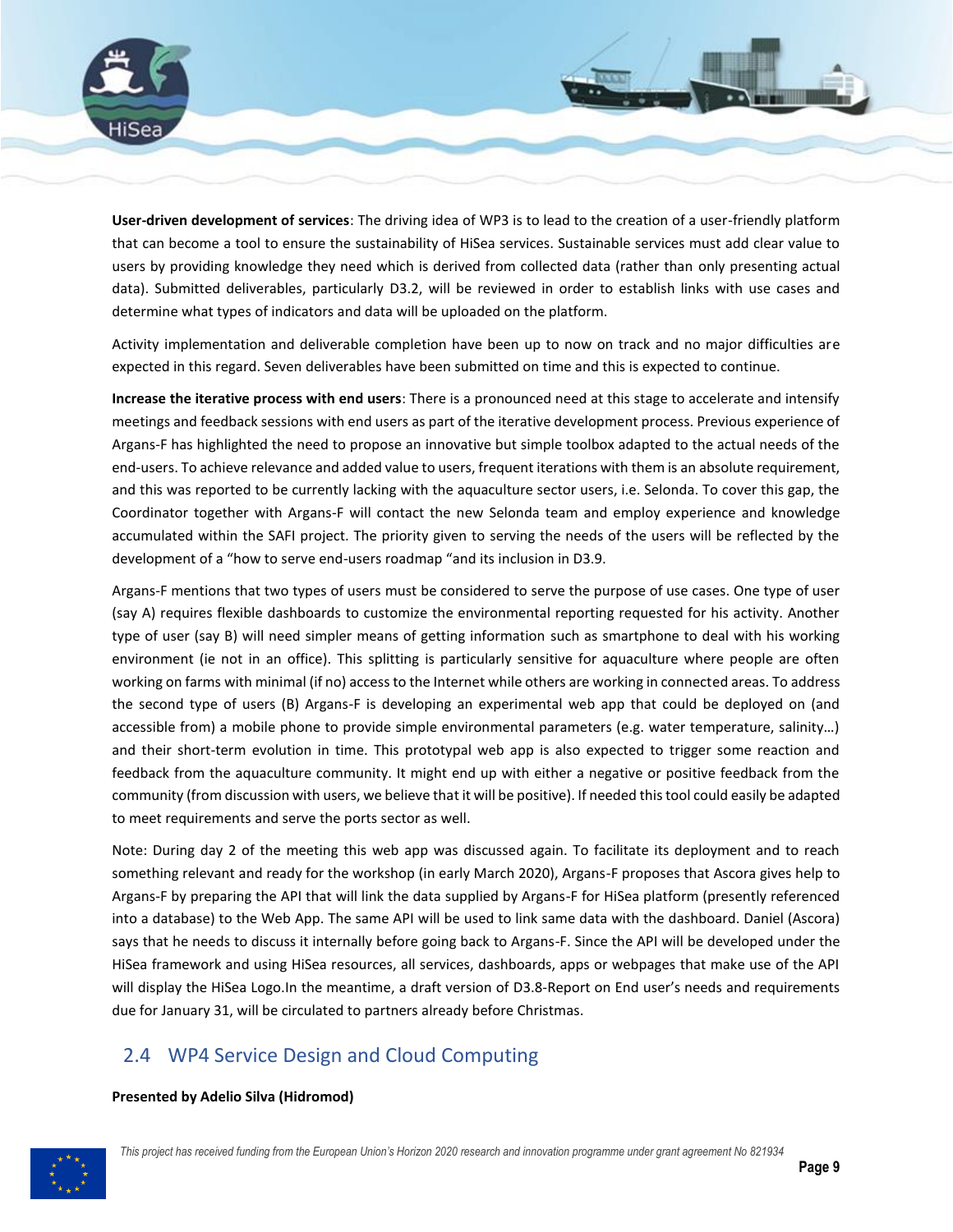

The main issues related to the platform that need to be tackled include.

Ascora will present in the next technical CC (12/12) a sample of representative applications they have developed which will serve as orientation material for the HiSea Apps.

End user partners in HiSea will also be consulted about their preferred way of authentication.

Hidromod will also lead the preparation of a non-technical document for HiSea end user partners that will present the features of the 2 main design options (flexible vs fixed) and which will serve as a basis for a discussion with endusers.

Regarding the modelling aspect, Deltares will meet (virtually) with Hidromod to discuss and decide between the different options.

Ascora, Hidromod, and Deltares will also have a CC before the end of December 2019 to prepare a prototype app by the end of January 2020.

### <span id="page-9-0"></span>2.5 WP5 Service Implementation

#### **Presented by Daniel Wegmann (Ascora)**

Ascora is currently working on several aspects simultaneously including Grid Service Module, Integration of Deltares Models (using different modules for processing model data such as Data Conversion (DC), Data Download (DL) and Boundary Conditions (BL)). Integration of Algorithm Modules, Dashboard preparations for Grid data integration (leaflet.js) and Dashboard Design. All development is guided by the specifications provided by WP3 and seeks to fulfill the technical requirements set by WP4. Main risks, besides an expected slowdown due to imminent Christmas holidays, include insufficient input from end-user partners, high User Interface (UI) demands and uncertainty about DIAS potentiality. Actions to overcome these risks include:

- Hidromod and Deltares will follow up on the integration of algorithm models;
- Pedro (Hidromod) and Daniel (Ascora) will proceed with the creation of a fixed dashboard which will be presented at the review meeting and will then go on to add a flexible dashboard to be presented in the upcoming workshop.
- Ascora will aim to have the  $1<sup>st</sup>$  prototype of the holistic platform in February, ahead of the end-user workshop

### <span id="page-9-1"></span>2.6 WP6 Service Operability, Validation, and Demonstration

#### **Presented by Ghada, Sandra and Anna**

Significant progress was reported with the elaboration of Workshop User Requirements while in-situ data was provided by Selonda. Deltares applied high resolution models on Selonda installations in Greece.

Deltares would seek now to obtain more in-situ data from the port sector and collect input from the platform development process, both backend and front end, in order to organize a successful user workshop and fully integrate its model on the platform.

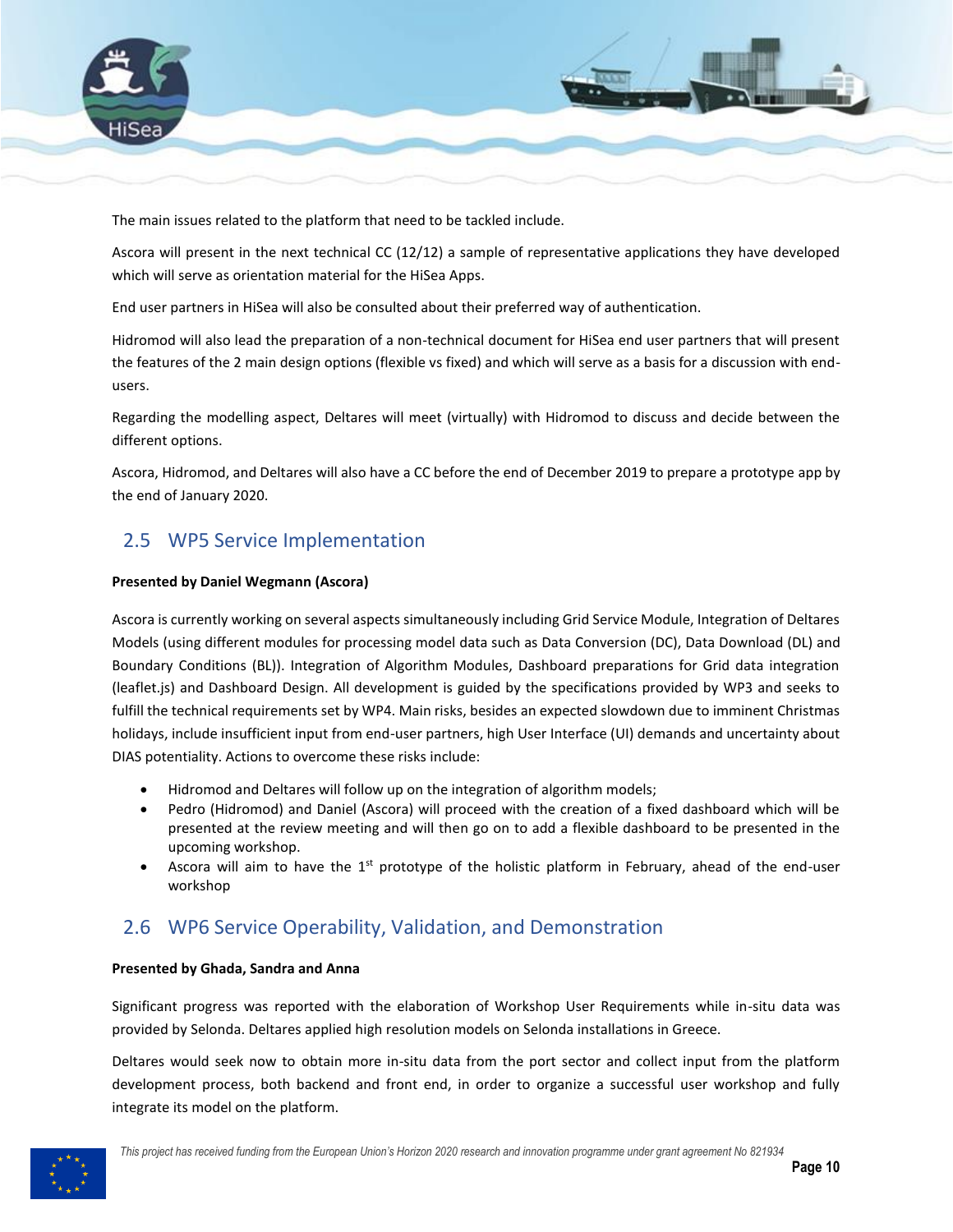

## <span id="page-10-0"></span>2.7 WP7 Innovation Management, Exploitation, and Business Planning

#### **Presented by Menelaos (Agora)**

In 7.2 Agora will lead the update of the Market analysis with the contribution of Argans and Hidromod.

Business models could target end users through intermediaries while the HiSea package would become more competitive if it could develop some products in addition to services.

Argans' experience with SAFI demonstrated that although a rather robust service was developed, they completely missed the marketing and evaluation aspect, which are critical success factors.

Educating people to appreciate the value of the services and the products is an essential element for the transition from a subsidized project to a competitive business.

This gap could be covered by the work of Agora. They will assign partners with precise roles and specific contributions for the purpose of raising awareness and training.

Remote sensing / monitoring generates services that in many cases can be accessed for free as part of a larger service package. For example, this happens often in aquaculture with big food retailer chains. The strength of the HiSea consortium lies in its capacity to offer a versatile toolbox that can support a broad range of customers with smart services based on solid data and knowledge derived from those data.

An important aspect that also needs to be covered is to present partners with various legal options that will be able to sustain the operation of HiSea. These must consider constraints that some partners face. For example, Deltares cannot be a shareholder of any private entity, which implies that it may be assigned an advisory role.

End users' keen interest to use HiSea services to help them comply with EU legislation is another important parameter that needs to be considered in the business planning process.

Agora will proceed to circulate the Business Canvas exercise to partners and based on this feedback will create an initial version of a living document which will include discussion points as mentioned above.

This living document is expected to be a key element for integrating the results of the workshop in early March 2020 and a forceful demonstration of the viability prospects of the HiSea initiative in the review process, earlier in February.

# <span id="page-10-1"></span>2.8 WP8 Marketing, Communication and Visibility

#### **Presented by Dan (Interteam/Agora)**

The HiSea communication strategy is in full motion with a [website](https://hiseaproject.com/news-events/press-releases/) [\(https://hiseaproject.com/\)](https://hiseaproject.com/) and social media accounts [\(Facebook,](https://www.facebook.com/HiSeaProject) [Twitter,](https://twitter.com/HiSeaProject) [LinkedIn](https://www.linkedin.com/company/13034800/admin/) an[d YouTube\)](https://www.youtube.com/channel/UCCJ67sBZ2iznnV16tlC8zUQ) being regularly updated.

HiSea partners are requested to become more active in promoting these project media channels. Specifically, all partner team members are requested to:

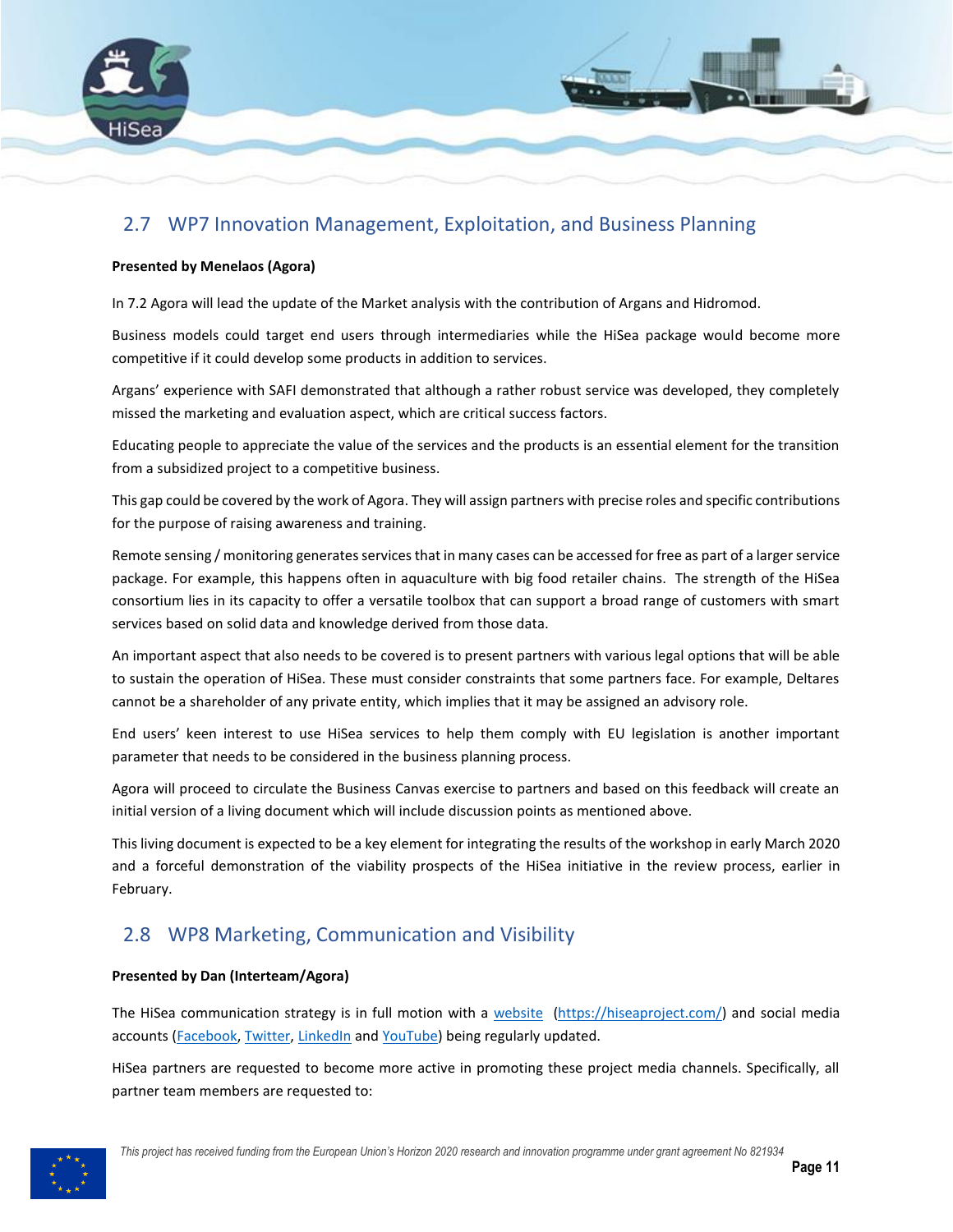

- visit and comment HiSea social media accounts as well as the website;
- provide ideas and possibly some raw material for the development of stories of interest to draw public attention and highlight the value and novelty of the HiSea approach;
- regularly update the dissemination team about participation in future events, in which the project will be presented, before and after the event takes place.

In addition, each partner should send at least one link to an ongoing relevant project while the Newsletter that will be created will be translated by the end-user partners to local languages (EL/ES) and possibly disseminated in the national press.

Deltares will create a Roadmap for Scientific publications (M28) and will also send a link announcing the election of HiSea Coordinator, Dr Ghada El Serafy to the post of Associate Professor of Delft University. The consortium congratulates Ghada on this promotion.

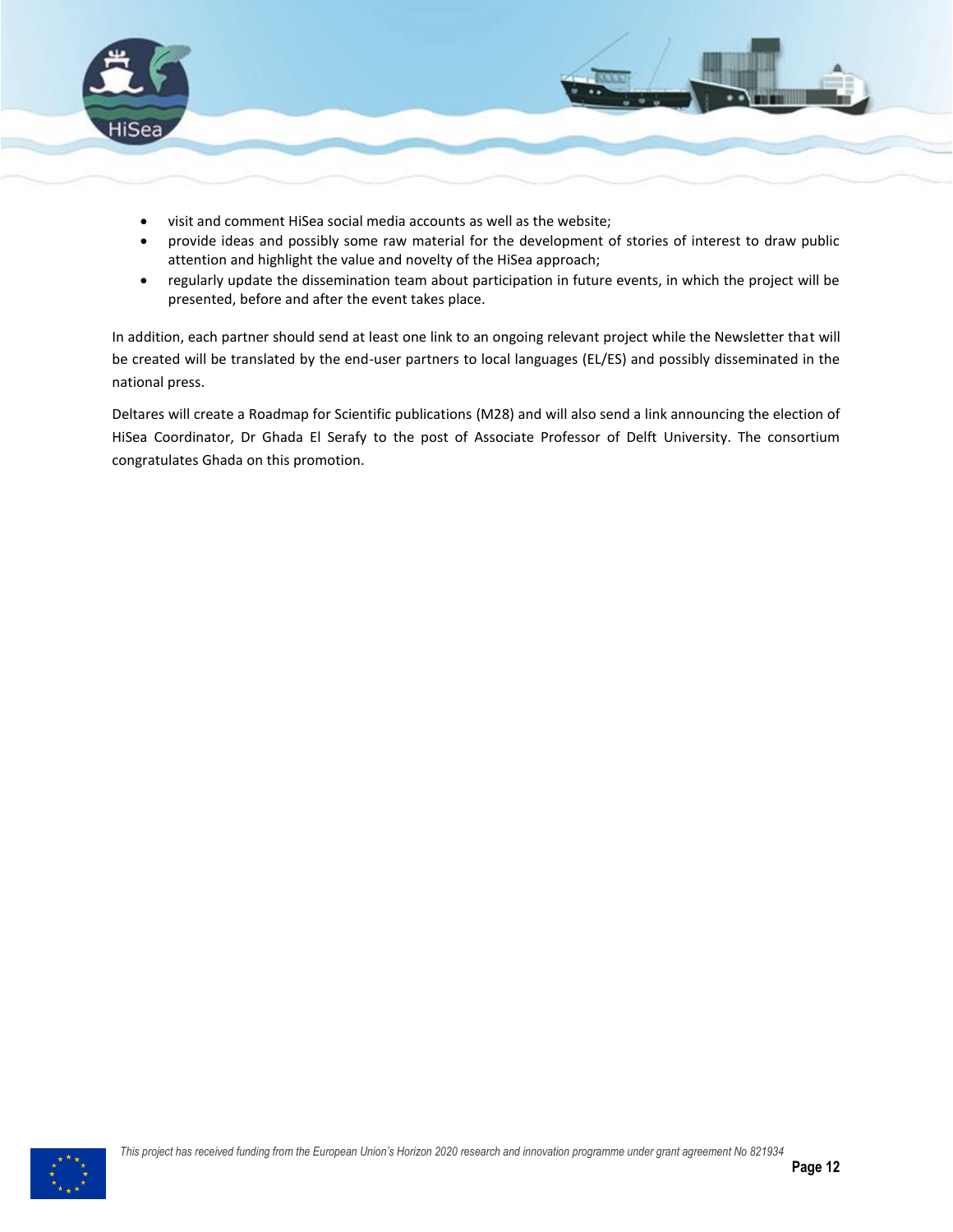

# <span id="page-12-0"></span>**3 Action Items**

| #              | <b>Description</b>                                                                                                                         | Responsible         | Date Due                                  |
|----------------|--------------------------------------------------------------------------------------------------------------------------------------------|---------------------|-------------------------------------------|
| $\mathbf{1}$   | Organise regular bi-weekly meetings to monitor overall progress                                                                            | Sandra & Anna       | 1 <sup>st</sup><br>week<br>of<br>December |
| $\overline{2}$ | Review submitted deliverables                                                                                                              | <b>Lead Authors</b> | 10 January                                |
| 4              | Mark the dates and plan for the External Review Meeting that will<br>be hosted by Deltares                                                 | All partners        | 11-13 February                            |
| 6              | Send to all partners Technical and Financial Interim Report<br>templates with instructions                                                 | <b>Milena</b>       | 10 December                               |
| $\overline{7}$ | Fill out and send Technical Interim Report templates to Agora                                                                              | All WP leaders      | 25 January                                |
| 8              | Fill out and send Financial Interim Report templates to Agora                                                                              | All partners        | 25 January                                |
| 9              | and<br>$2-day$<br>workshop<br>Host<br>organize<br>a<br>user<br>MS6                                                                         | <b>Mark</b>         | 1 <sup>st</sup><br>week<br>of<br>March    |
| 10             | Decide the exact date and venue of the 2-day user workshop                                                                                 | <b>Mark</b>         | week<br>1st<br>of<br>December             |
| 11             | Identify and brief key audience from port sector                                                                                           | <b>Mark</b>         | 20 January                                |
| 12             | Identify and brief key audience from aquaculture sector                                                                                    | <b>Andreas</b>      | 20 January                                |
| 13             | Create a matrix listing use cases and matching them with the type<br>of end users                                                          | Pedro               | 31 January                                |
| 14             | Review D3.2 in order to establish link with use cases and determine<br>what types of indicators and data will be uploaded on the platform. | Antoine             | 20 December                               |
| 15             | Circulate a draft version of D3.8-Report on End user's needs and<br>requirements                                                           | Antoine             | 20 December                               |
| 16             | Start an iterative process with Selonda in order to build a "How to<br>serve end-users roadmap "                                           | Antoine             | 10 January                                |
| 17             | Deltares will add Cindy to the project team and arrange a CC with<br>Pedro to discuss and advance with key WP4 issues                      | Sandra & Anna       | 5 December                                |

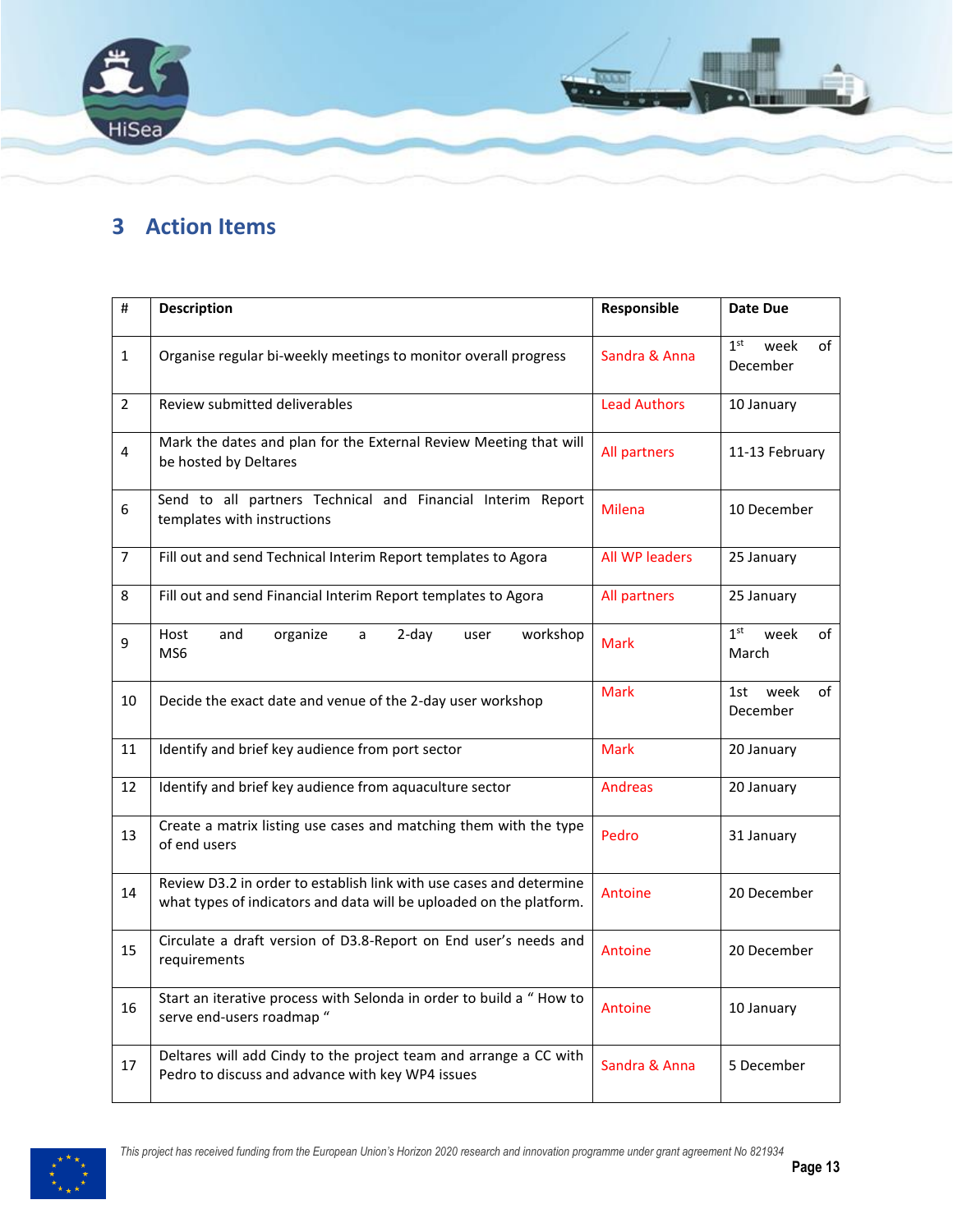



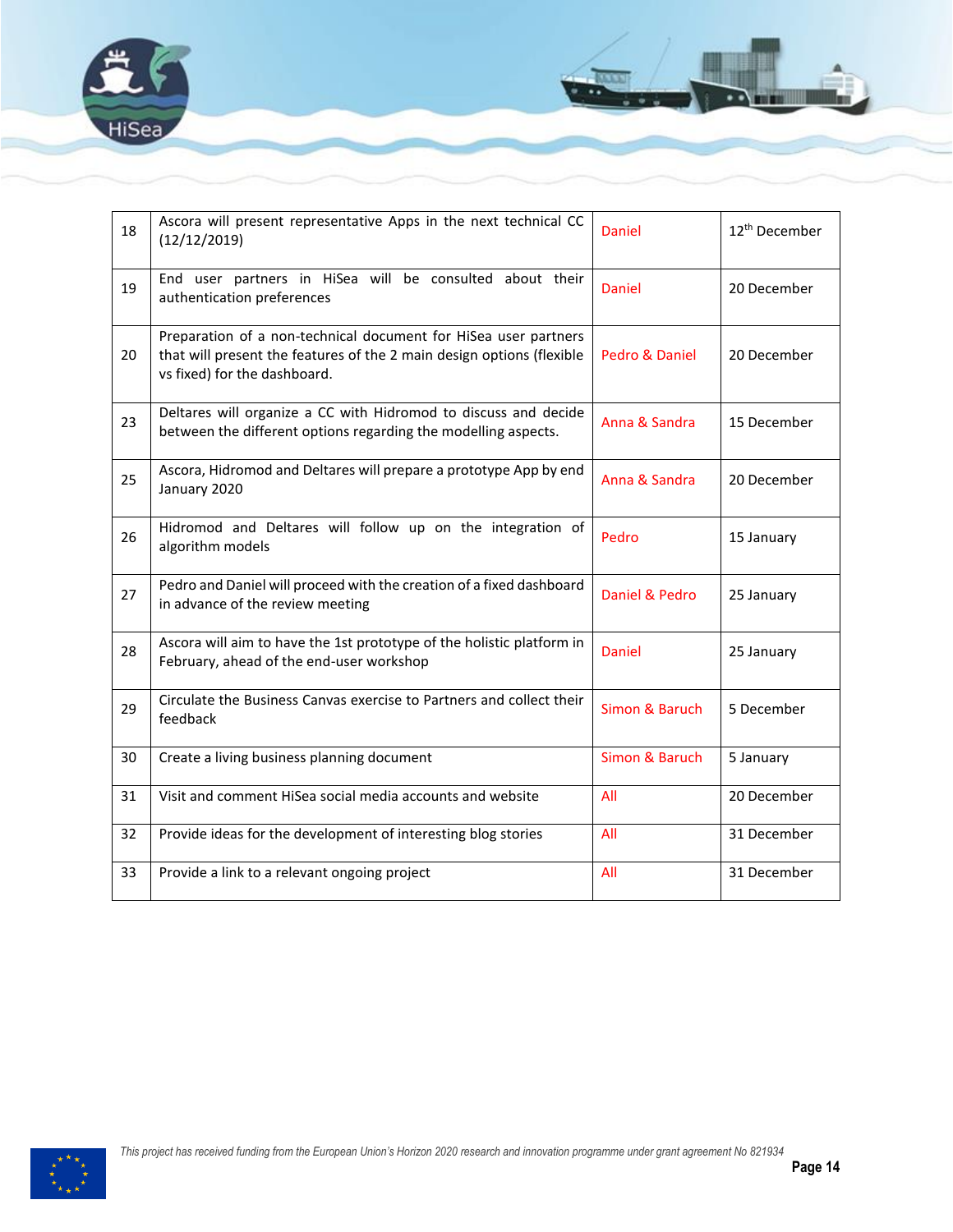

### <span id="page-14-0"></span>**Annexes**

### <span id="page-14-1"></span>A1. AGENDA

**HiSea General Assembly Meeting**

**Date: November 25-26, 2019**

**Venue: Nice, France**

#### **Monday, November 25, 2019**

| <b>Timing</b>   | <b>Topic</b>                                                    | Moderator(s)                     | <b>Comments/Deliverables</b>                                                                                                                            |
|-----------------|-----------------------------------------------------------------|----------------------------------|---------------------------------------------------------------------------------------------------------------------------------------------------------|
| $08:30 - 09:00$ | Registration                                                    |                                  |                                                                                                                                                         |
| $09:00 - 09:05$ | Welcome & logistics                                             | &<br>Antoine<br>Argans-F<br>Team |                                                                                                                                                         |
|                 | <b>State of HiSea</b>                                           |                                  |                                                                                                                                                         |
| $09:05 - 9:30$  | Timeline                                                        | Ghada & Agora Team               |                                                                                                                                                         |
|                 | Interim Report in Month 12                                      |                                  |                                                                                                                                                         |
| $9:30 - 10:20$  | Report on WP activities<br>WP1<br>WP <sub>2</sub><br>WP3<br>WP4 | <b>WP Leaders</b>                | Presentation<br>on<br>past<br>activities but also on the<br>activities,<br>coming<br>timeline,<br>risk<br>identification and how<br>to achieve WP goals |
| $10:20 - 10:40$ | <b>Coffee Break</b>                                             |                                  |                                                                                                                                                         |
| $10:40 - 12:00$ | WP5<br>WP <sub>6</sub><br>WP7<br>WP8                            | <b>WP Leaders</b>                | Presentation<br>on<br>past<br>activities but also on the<br>coming<br>activities,<br>timeline,<br>risk<br>identification and how<br>to achieve WP goals |
| 12:00 - 13:30   | <b>Lunch Break</b>                                              |                                  |                                                                                                                                                         |

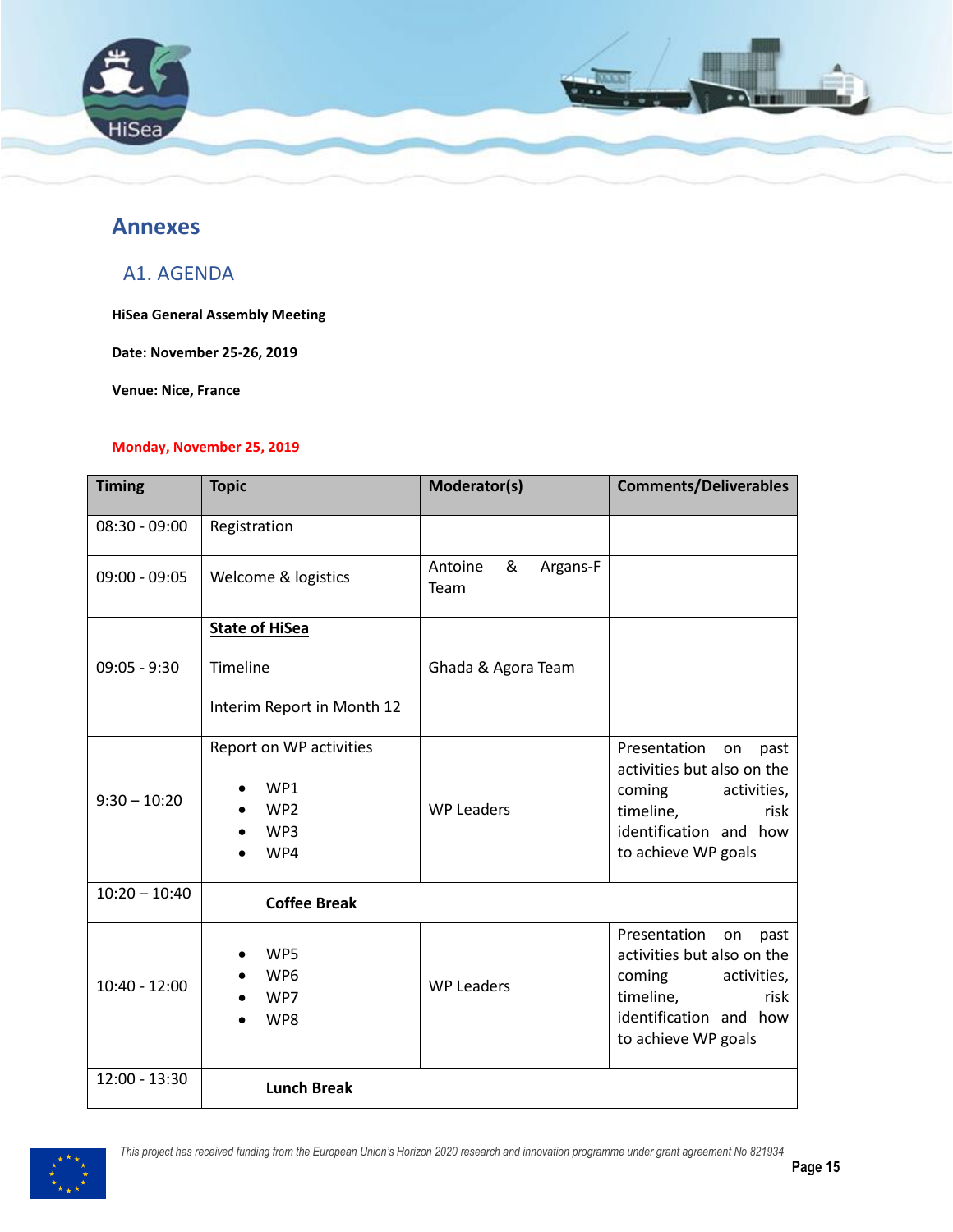

| $14:00 - 17:00$ | <b>Session 1</b>                                 |       |                         |
|-----------------|--------------------------------------------------|-------|-------------------------|
| 14:00-15:30     | Challenges<br>achieving<br>in<br><b>Services</b> | Ghada | Open discussion         |
| $15:30 - 16:00$ | <b>Coffee Break</b>                              |       |                         |
| 16:00 - 17:00   | Business model / Marketing<br>strategies         | Simon | Open discussion         |
| $14:00 - 17:00$ | <b>Session 2</b>                                 |       |                         |
| 14:00-15:30     | Frontend implementation                          | Pedro | <b>Technical People</b> |
| $15:30 - 16:00$ | <b>Coffee Break</b>                              |       |                         |
| 14:00 - 17:00   | Backend implementation                           | Danny | <b>Technical People</b> |

*Dinner*

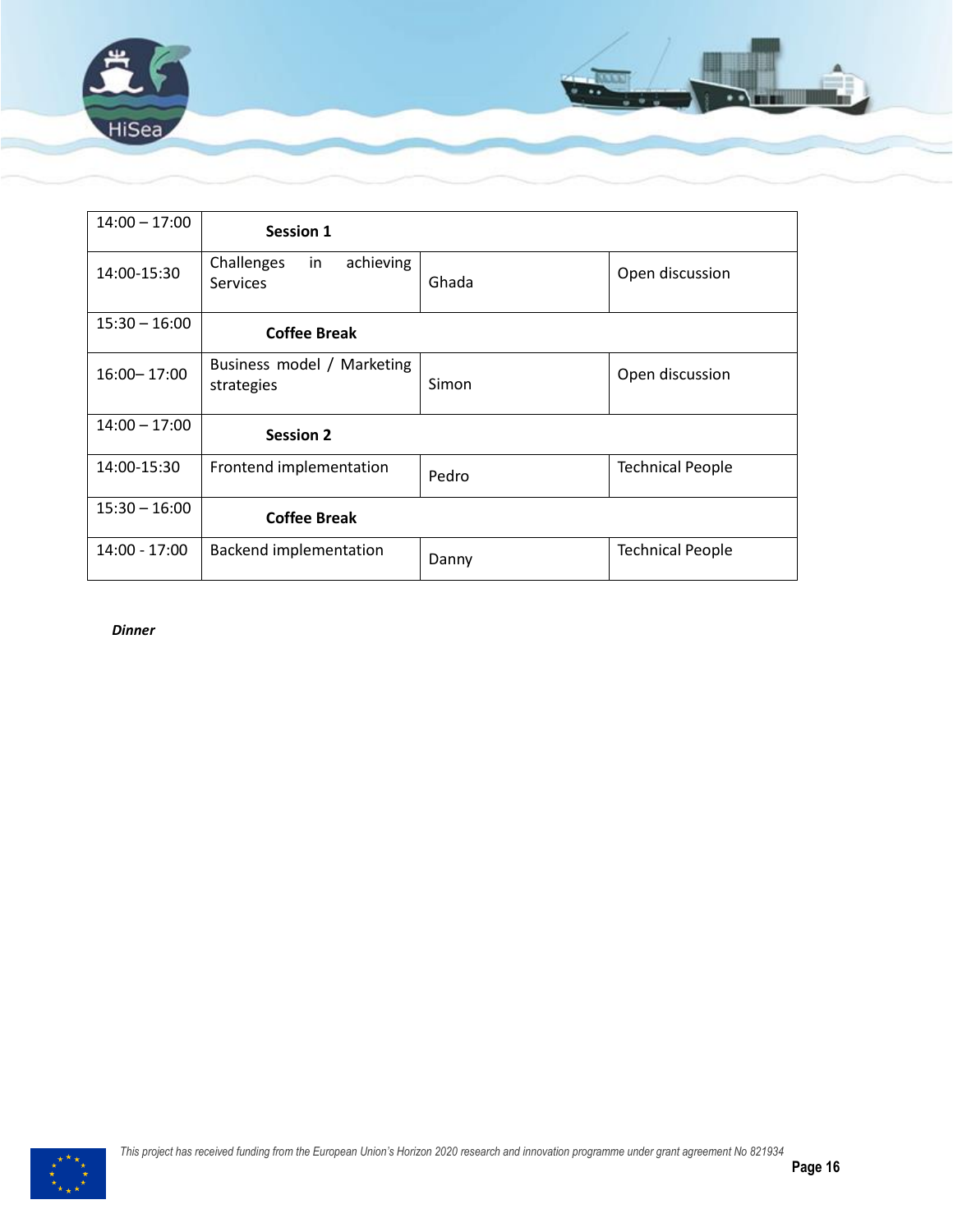

#### **Tuesday, November 26, 2019**

| <b>Timing</b>   | <b>Topic</b>                                            | Moderator(s)           | <b>Comments/Deliverables</b>                                                                                                                                                                                                                                                |
|-----------------|---------------------------------------------------------|------------------------|-----------------------------------------------------------------------------------------------------------------------------------------------------------------------------------------------------------------------------------------------------------------------------|
| $09:00 - 11:00$ | HiSea platform - Demo<br>presentation & MS3             | Danny (Ascora)         | Input required from the<br>users on the frontend and<br>the key element that they<br>would like to be displayed on<br>platform.<br>the<br>MS3: Here we need to<br>identify the key element and<br>tasks that need to be done in<br>this<br>order to<br>achieve<br>Milestone |
| $11:00 - 11:15$ | <b>Coffee Break</b>                                     |                        |                                                                                                                                                                                                                                                                             |
| $11:15 - 13:00$ | <b>MS6:</b><br>Workshop<br>user<br>demonstration (M15)  | Deltares Team          | Input required from the<br>users (VPort and Selonda)<br>who to invite?<br>when<br>where                                                                                                                                                                                     |
| $13:00 - 14:30$ | <b>Lunch Break</b>                                      |                        |                                                                                                                                                                                                                                                                             |
| $14:30 - 16:00$ | <b>Next</b><br>meeting<br>preparation<br>Review meeting | Bracha & Deltares Team |                                                                                                                                                                                                                                                                             |

*Wishing us all a successful and enjoyable HiSea General Assembly Meeting*

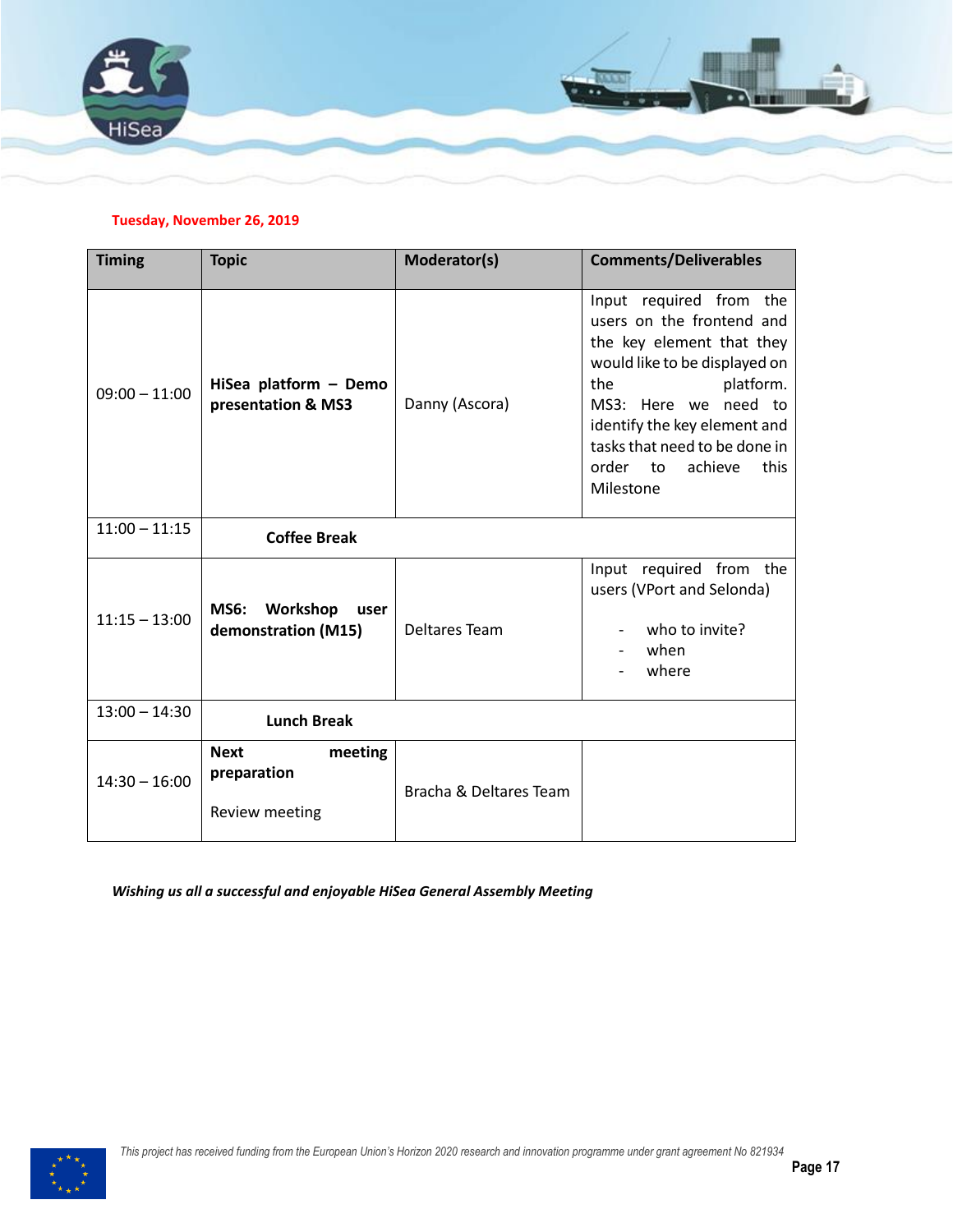

# <span id="page-17-0"></span>A2. Participant List

## **HiSea General Assembly** Date: 25<sup>th</sup> of November 2019 Nice (France)

| Name                               | Organization       | Signature        |
|------------------------------------|--------------------|------------------|
| ANNA SPINOSA                       | DELTARES           | Banc Juicione    |
| DAN CERSTENFELD                    | INTERTEAM/AGORA    | $\rho.$ fugh     |
| Menelas Charpigos stolidis         | AGORA              | $M\lll$          |
| ANTOINE MANGIN                     | ARGANS             |                  |
| Ghada El Sevagy                    | DELTARES           | $\sum_{i=1}^{n}$ |
| Boaz Baba1                         | Interteam/Agora    |                  |
| Mark Tannes                        | VPORT              | Marter           |
| Sandra Gaytan                      | Deltares           | Santagla).       |
| Daniel Wegmann                     | Ascora             |                  |
| ADELIO SILVA                       | 400000             | $121$ $2$        |
| PEDRO GAIVÃO<br>$LHHdois$ $Gilark$ | 40000000<br>Arcans | R                |

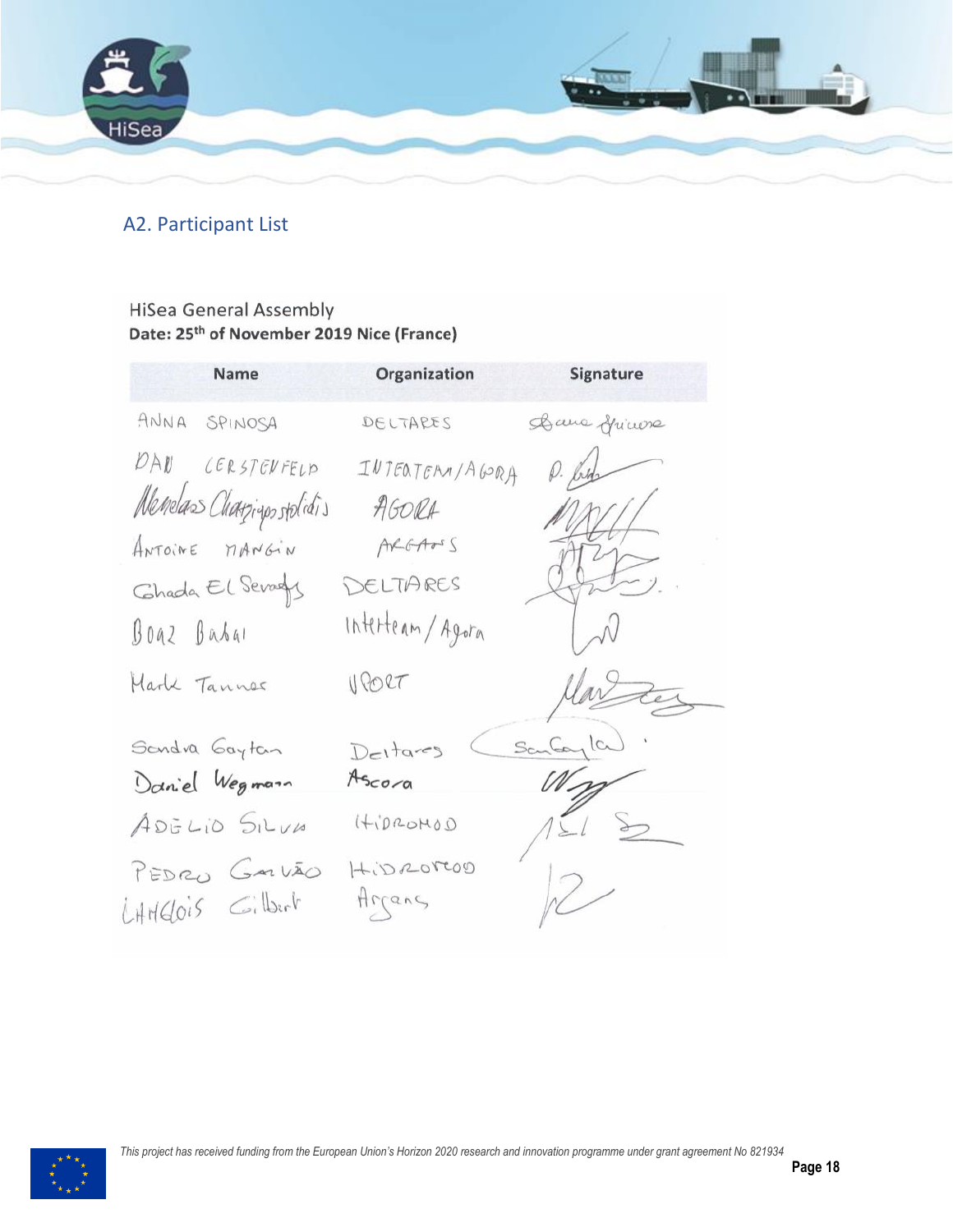

# HiSea General Assembly Date: 26<sup>th</sup> of November 2019 Nice (France)

| Name                                                                                              | Organization                                                                     | Signature                 |
|---------------------------------------------------------------------------------------------------|----------------------------------------------------------------------------------|---------------------------|
| Meneloses Chauziagos solidis                                                                      | Ayong                                                                            | MALLI                     |
| ANNA SPINOSA                                                                                      | DELTARES                                                                         | Compfrimere               |
| Sandra Gayfan                                                                                     | Deltares                                                                         | Santantes.                |
| Mark Tanner<br>LAMGLOIS Gibert<br>DAN LER STENFELD<br>Boaz Babal<br>Daniel Wegmann<br>Peter admin | VPorts<br>A Q G A H S<br>INTERTEAM/AGORA<br>Intertean/Agora<br>Acora<br>HEDRONOD | Martie<br>6.600<br>$\sim$ |
| ANTUINE MANGIN                                                                                    | ARGANS                                                                           | H4                        |